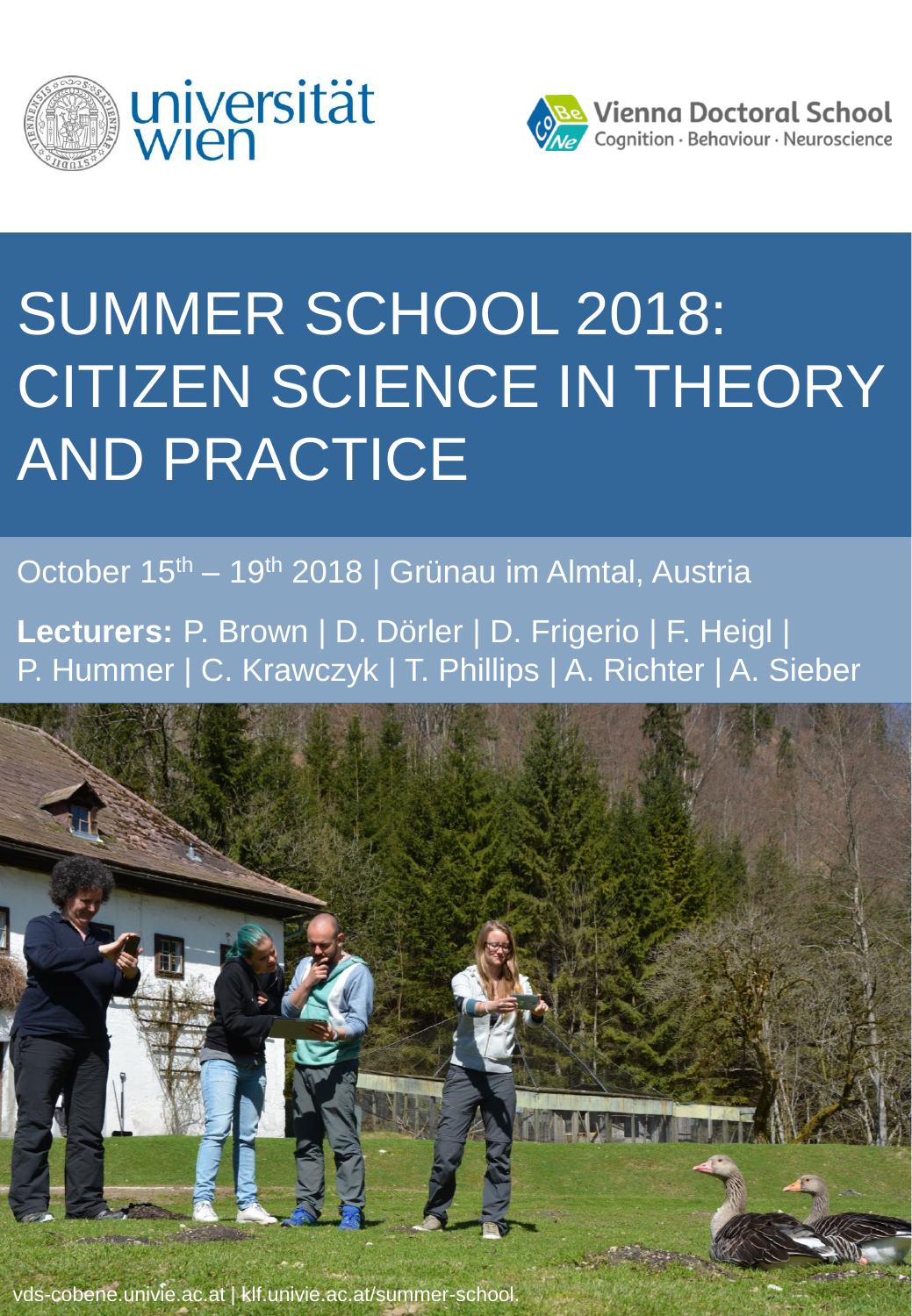### SUMMER SCHOOL 2018 CITIZEN SCIENCE IN THEORY AND PRACTICE

Citizen science (CS) is becoming increasingly important within the research community, as one can gain large, spatially and temporally scaled data sets. But how to get citizen scientists interested and how to deal with big data? What makes a successful study and where to publish your data?

Apart from keynote talks held by international experts, participants will get hands-on experiences associated with the respective topics and time to network with the invited speakers and other participants. We will cover all relevant topics associated with CS: from planning a study, funding and designing apps to analysing big scattered data sets and publishing results. The summer school will be held in cooperation with the Konrad Lorenz Research Station and the Cumberland game park Grünau, where several CS projects are taking place.

#### **IMPORTANT INFORMATION**

**Application deadline:** 15 July 2018

**Registration:** send an informal email with a letter of motivation (max. 2500 characters) to

Sigrid Hager (vds.cobene@univie.ac.at)

**Number of participants:** max. 30

**Fee:** € 170.00 incl. tax

**Target group:** students with a Master's degree, PhD candidates, Post-Docs, people

interested in designing a citizen science project

**Venue:** JUFA Hotel Almtal

## **SCHEDULE**

#### **Monday, 15 October 2018**

09:00-10:00 I Registration

- 10:00-11:00 I Welcome and get to know each other
- 11:00-12:00 I Why use CS? The value of CS: Data collection and beyond
- 12:00-13:00 I Funding possibilities: programmes and resources
- 13:00-14:30 I Lunch Buffet at JUFA
- 14:30-16:00 I Which study design/methods is/are useful for a CS project
- 16:00-16:30 I Coffee Break at JUFA
- 16:30-18:30 I **Workshop**: Design your own CS project
- 19:00-20:30 I Dinner at JUFA
- 21:30- I **Social Event:** Happy Hauer's Cocktail Bar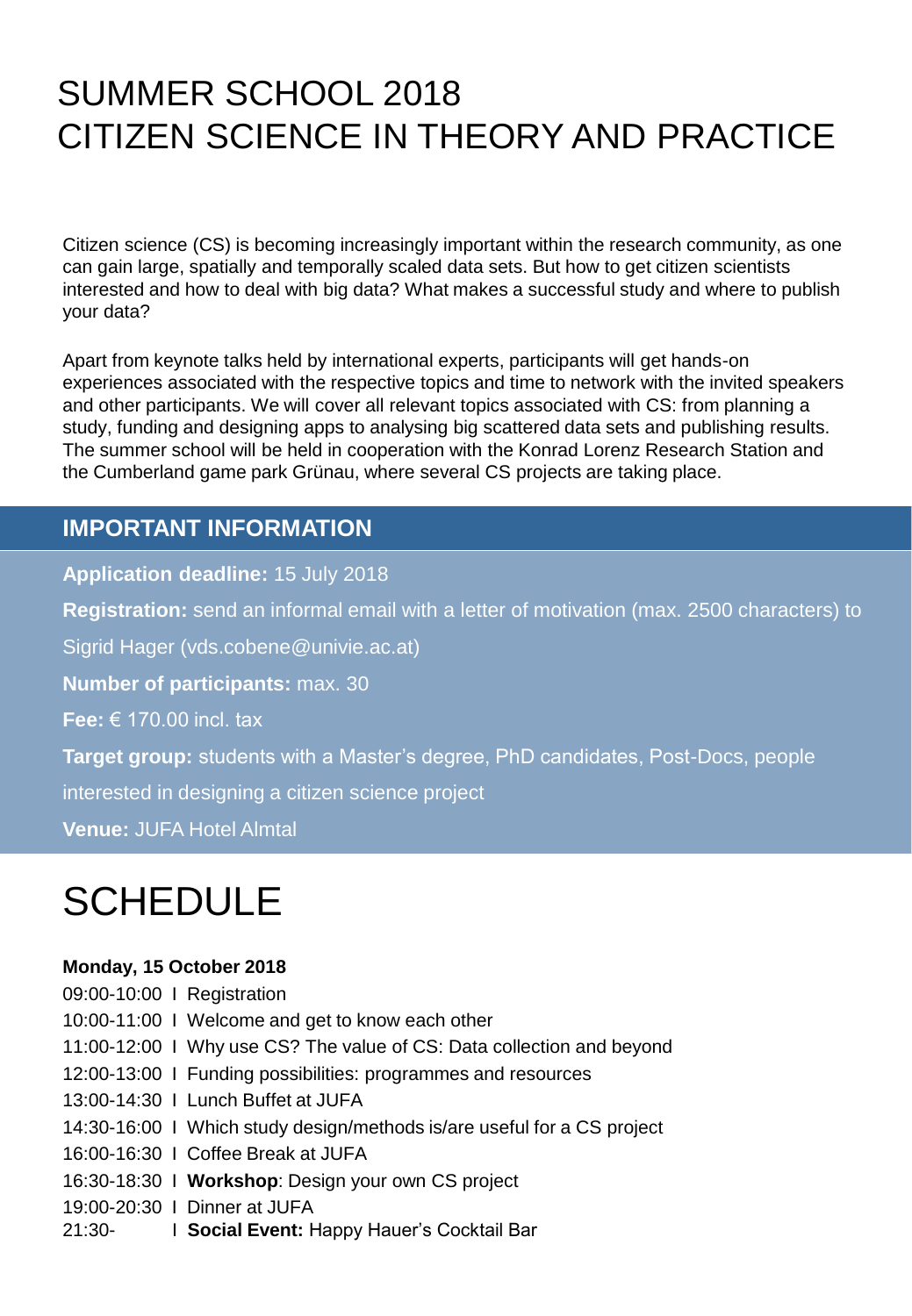#### **Tuesday, 16 October 2018**

09:00-10:30 I The use of apps – How to train citizen scientists?

- 10:30-11:00 I Coffee Break at JUFA
- 11:00-12:30 I How to get and keep citizen scientists interested?
- 12:30-14:00 I Lunch Buffet at JUFA
- 14:00-15:30 I **Workshop**: Design your own app
- 15:30-16:00 I Coffee Break at the Cumberland game park Grünau
- 16:00-17:30 I **Workshop:** Testing already existing apps at the Cumberland game park Grünau
- 17:30-18:30 I Tour at the Konrad Lorenz Research Station Grünau
- 19:00-20:30 I Dinner at JUFA

#### **Wednesday, 17 October 2018**

- 09:00-10:30 I CS project examples
- 10:30-11:00 I Coffee Break at JUFA
- 11:00-12:30 I CS project examples
- 12:30-14:00 I Lunch Buffet at JUFA
- 14:00-15:30 I How to verify data/guarantee data quality?
- 15:30-16:00 I Coffee Break at JUFA
- 16:00-17:30 I **Discussion:** Data policy and success of CS projects
- 19:00-20:30 I Dinner at JUFA

#### **Thursday, 18 October 2018**

- 09:00-10:30 I Statistics for big data and big data storage
- 10:30-11:00 I Coffee Break at JUFA
- 11:00-12:30 I Statistics for big data
- 12:30-14:00 I Lunch Buffet at JUFA
- 14:00-15:30 I **Workshop**: Statistics for big data
- 15:30-16:00 I Coffee Break at JUFA
- 16:00-17:30 I **Workshop**: Statistics for big data
- 20:00- I **Social Dinner:** Gasthaus D'Einkehr

#### **Friday, 19 October 2018**

- 09:00-10:00 I Advantages and challenges when working with schools
- 10:00-11:00 I Scientific communication: How to present results to citizens?
- 11:00-11:30 I Coffee Break at JUFA
- 11:30-13:00 I **Discussion**: CS and peer-reviewed publications Mission Impossible?
- 13:00-13:30 I End of summer school Lunch bags from JUFA
- afternoon: **optional hiking tour** in Gmunden "Naturschauspiele"